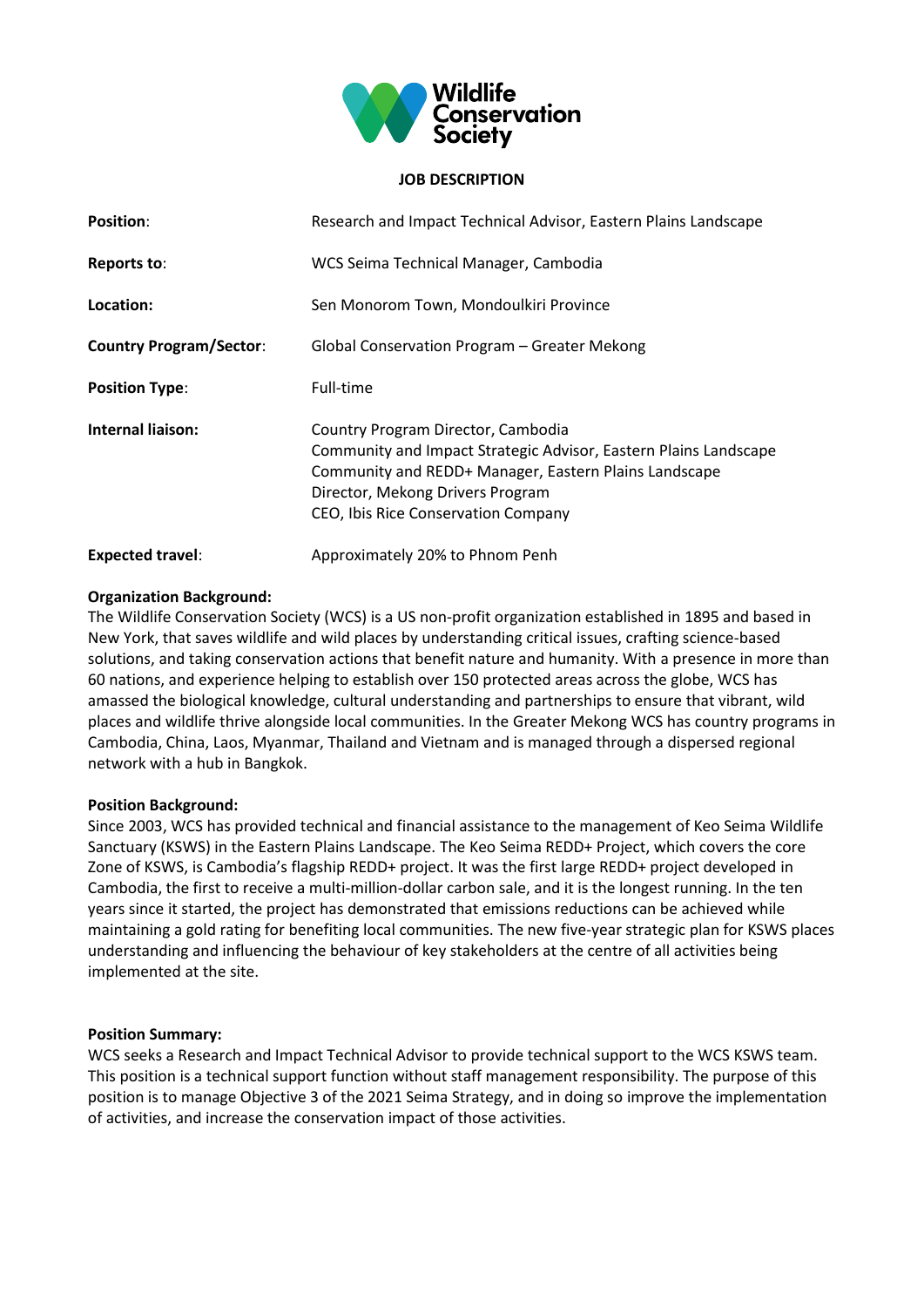This will be achieved through commissioning, overseeing, and supporting research and monitoring, managing data and information, and advising on technical decisions and implementation of activities to increase conservation impact of the 2021 Seima Strategy.

# **Primary Responsibilities:**

- 1. Develop a process by which the impact of existing activities can be tested (through existing and novel monitoring methods) in such a way that iterative improvements to the design of these activities can be made.
- 2. Support the WCS Seima Technical Manager to make appropriate information-based management decisions.
- 3. Provide support and technical insights to WCS KSWS staff to improve implementation of activities based on data, information, and knowledge.
- 4. Support and facilitate adaptive management of existing interventions and the development of new approaches to address emerging threats.
- 5. Establish and liaise with a scientific advisory committee to critically evaluate and advise on implementation of the 2021 Seima Strategy.
- 6. Build capacity within the WCS KSWS Team Leads of behavioural science-informed approaches to influencing behaviour towards continuation or adoption of sustainable practices.
- 7. Together with the Community and REDD+ Manager and the Biodiversity Monitoring Technical Advisor, support the 2021 Seima Strategy by bridging key knowledge gaps and supporting team leads to embed the insights gained into the implementation of site-based activities.
- 8. Support the Community Engagement Technical Advisor to increase the effectiveness of REDD+ Benefit Sharing through:
	- Review and update existing KSWS REDD+ Benefit Sharing Mechanism to maximise benefits for REDD+ communities and provide transparent, equitable and effective incentives to reduce forest clearance.
	- Review current community engagement in KSWS, including an investigation of current perceptions of conservation among REDD+ communities.
	- Design and conduct an ongoing programme of stakeholder analysis within REDD+ villages to facilitate adaptive management.
	- Develop and use an integrated compliance system to inform REDD+ Benefit Sharing and other livelihood interventions in KSWS.
- 9. Commission and oversee studies and research by consultants, external researchers, and students to fill information gaps that are relevant to implementation of the 2021 Seima Strategy, for example:
	- Investigate potential for and local interest in a cashew-based incentive program for KSWS.
	- Investigate dynamics of land sales and speculation.
	- Conduct research to understand how debt influences household decisions regarding deforestation.
	- Investigate the efficacy of potential solutions to reduce hunting in KSWS.
- 10. Manage the storage and use of datasets relevant to KSWS, and ensure their accessibility and that value is derived from them.
- 11. Assist in report and proposal writing and help identify additional potential funding opportunities to leverage external resources.

# **Position Requirements:**

- At least five years' experience in intervention design and/or evaluation in a relevant sector. Experience of working in Mekong region preferred.
- Experience of independently managing social research programmes.
- Ability to apply scientific insights to assess and increase the impact of behavior change interventions.
- Demonstrate a commitment to rights-based approaches to conservation.
- Ability to produce clear and concise reports and presentations.